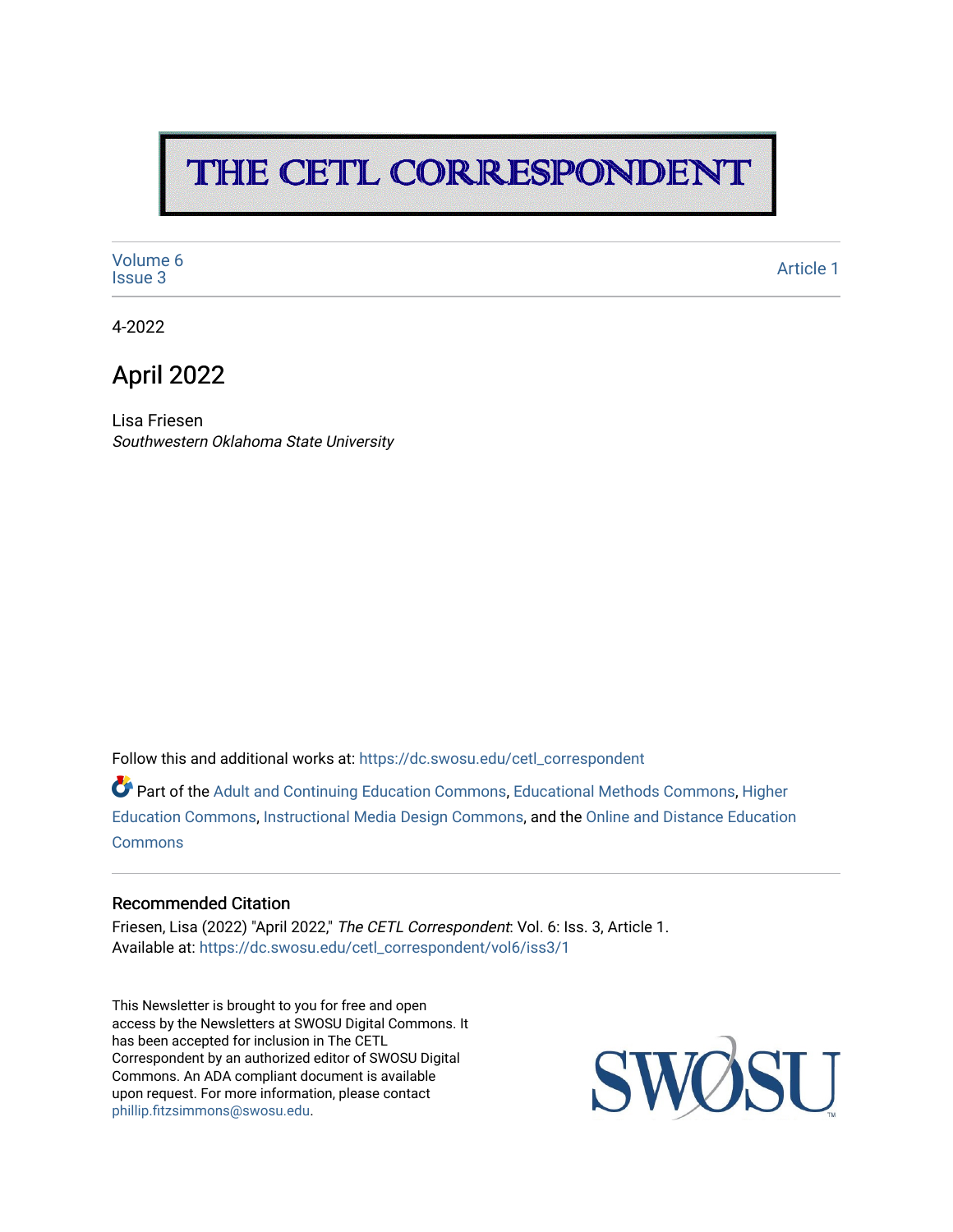# CETL Correspondent

A Newsletter by the Center for Excellence in Teaching and Learning (CETL)

SWOSU Center for Excellence in Teaching and Learning Newsletter April 2022 **April 2022** 

### **Lisa's Notes**

Respondus has launched a new proctoring format, "live proctoring with Zoom." This format is intended to be used with small classes, as the instructor will serve as the proctor. To learn more about Respondus Live Proctoring, look for the Live Proctoring Quick Start Guide, found in Faculty Commons. On the homepage of Faculty Commons, click on Lockdown Browser, then scroll down to the Respondus Monitor section of the page that appears.

The semester end is quickly approaching, and instructors are reminded of the Canvas guide, "Checklist to End a Semester." Which can be found in Faculty Commons. Scroll down on the Faculty Commons homepage to the Remote Learning Instruction and click on the "Checklist for Ending a Semester" icon.

Canvas has revised the timeline for the implementation of New Quizzes. Please see the announcement "Revision to New Quizzes" in the Canvas Announcement of April 6, 2022.

# **IN THIS ISSUE**

• **Lisa's Notes** *Respondus, New Quizzes* **1**  • **[Faculty Focus](#page-2-0)** *Kriss Kirk*  $\overline{2}$ • **[Workshops Available](#page-3-0)** *CETL Workshops with Mapopa [CETL Workshops with Steve](#page-3-0)* **3**  • **[OLC, ePortfolios, & Instructor](#page-4-0)  Training 4**  • **Insights from CETL's Teaching & [Learning Coordinators:](#page-5-0)** *Mapopa's Musings [On New Quizzes and Migrating](#page-5-0)* **5**  *[Ray's Reflections](#page-6-0) Transformative Teaching* **6**  • **[Humanizing Online Learning](#page-7-0) 7**  • **[Team Contacts for CETL](#page-8-0) 8** 



*Pages*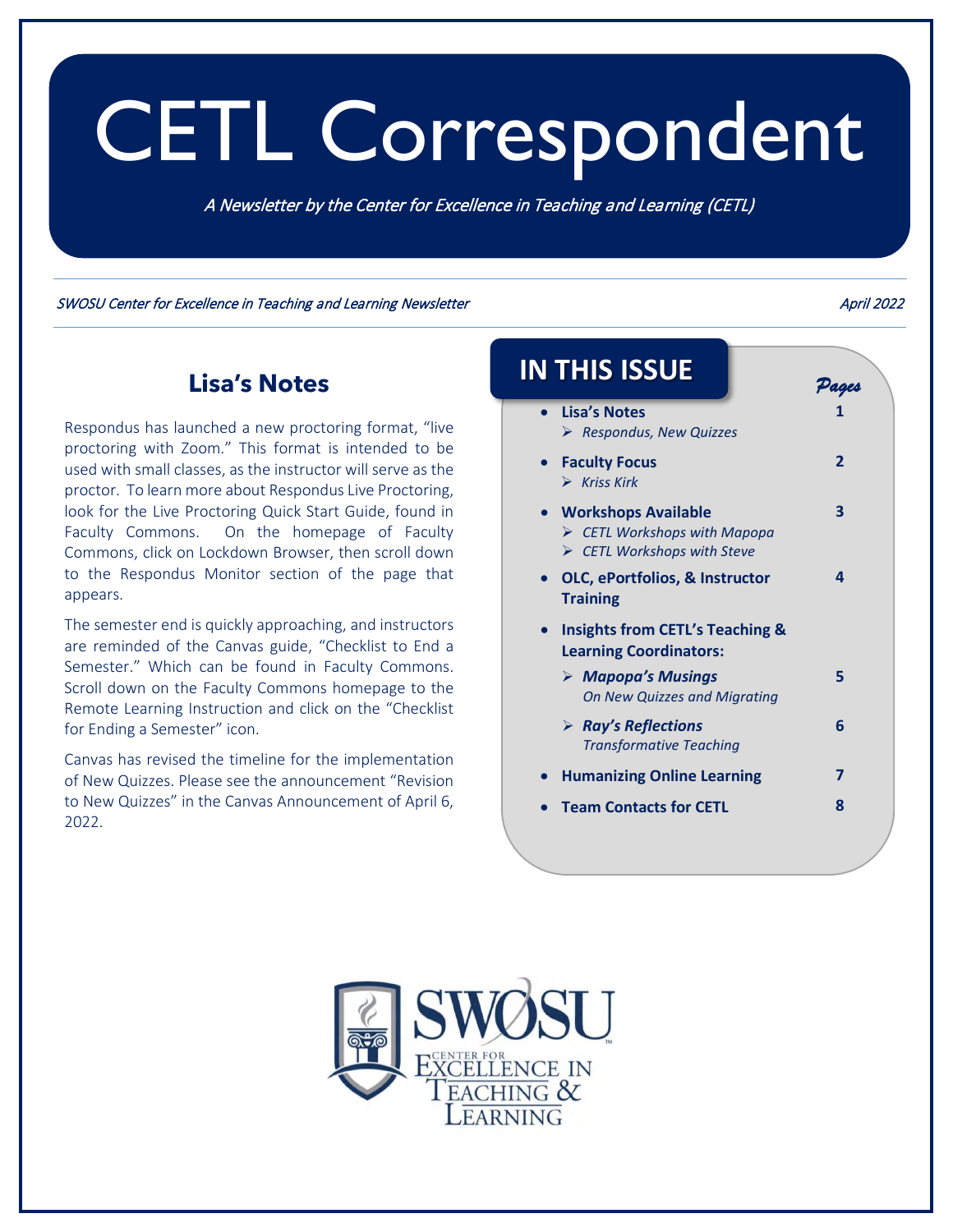<span id="page-2-0"></span>

*Focus on SWOSU Faculty* 

**CETL is spotlighting faculty members in a series of articles called "Focus on SWOSU Faculty." These faculty have been selected as doing inspiring active learning methods in their courses and have agreed to share some of their activities with the SWOSU community. One SWOSU faculty member will be spotlighted per month who is using transformative and other exciting active learning methods in their teaching which advance student learning at SWOSU. This month, CETL is spotlighting Kriss Kirk, Language and Literature.** 



Kriss Kirk has a bachelor's degrees in English and sociology and a master's in English. Kriss strives to approach English sociologically, to meet students where they are and help them realize that English is not just something to endure, but something to enjoy. Kriss observes that students already

use argumentation and rhetoric in their everyday lives, and by taking English classes they learn to improve these skills and recognize when others are using them. Kriss' favorite assignment is in Composition One; she has students rhetorically analyze a song they like so they can see the different layers of intention and influence language and culture can have in their own lives. She deliberately has them analyze a song they enjoy so they can better understand the mechanics of how music, and popular culture in general, works to both create and maintain their interest. Kriss' hope is that they become more aware and conscientious consumers of popular culture. Her goal, ultimately, is to encourage critical thinking that will last longer and serve them better than an essay only she reads.

"I've always been interested in English, in the power of language to affect the world, not just in school or from public figures but in small, everyday moments. A kind word from a stranger, a line of dialogue in a TV show, a comment heard in passing at the grocery store—all of these can change lives," explains Kriss.

Kriss continues by pointing out that she loves nothing more than sharing with students the love of language, her passion for popular culture, and the intersection of the two. Currently, says Kriss, she is working on her PhD at the University of Texas at Dallas, hoping to graduate in 2023. Kriss' dissertation focuses on connecting literature and sociology, showing that rap music is a form of literature which exemplifies the politics of black culture.

"My main research goal moving forward is to demonstrate how popular culture, specifically rap and hip-hop culture, can increase student attentiveness and help them gain rhetorical awareness that will benefit them throughout their lives," elaborates Kriss.

To Kriss, teaching and learning are complementary; in teaching, she learns. In the song "Learning, Growing, Changing," rap duo dead prez rap, "man sharpen man, and every day is another lesson." Kriss says she appreciates the opportunities she has had to learn with and from students not only about their essay topics but also about humanity. Again and again, says Kriss, students have shown her new nuances in human interaction and human thought. She goes on to observe that the student who speaks most often struggles with anxiety; the student who is quietest also struggles with anxiety. The student who writes about cults wants to learn, through research, more about her mother's involvement in a cult. Kriss continues to point out that the student who comes to class fearing indoctrination needs to see a college professor treat them with respect. From these students, and the many others she has taught, she has learned. While she does not have direct access to a former cult member, Kriss finds the psychology fascinating, and this student's paper allowed her to learn with her; while she does fear indoctrination, she does understand, especially in the current social climate, and this student's overt fear strengthened her resolve to treat students with empathy and compassion, to recognize their humanity and show them mine in the process. Kriss says dead prez sums up her philosophy on teaching and on life:

"Long as the world keep turning / Our duty is to keep on learning…Keep doing the knowledge, building and adding on / With faith in the assumption / that nobody knows everything, but everybody knows something."

Kriss concludes by saying that she has really enjoyed getting to know her students and colleagues. She has always wanted to work somewhere where she could enmesh herself in a department and contribute meaningfully to student success, and the past semester and a half have shown her SWOSU was the right choice for her. Also, observes Kriss, Weatherford beats Dallas on so many levels—there's a *lot* less light pollution so she was able to see her first shooting star a month or so ago!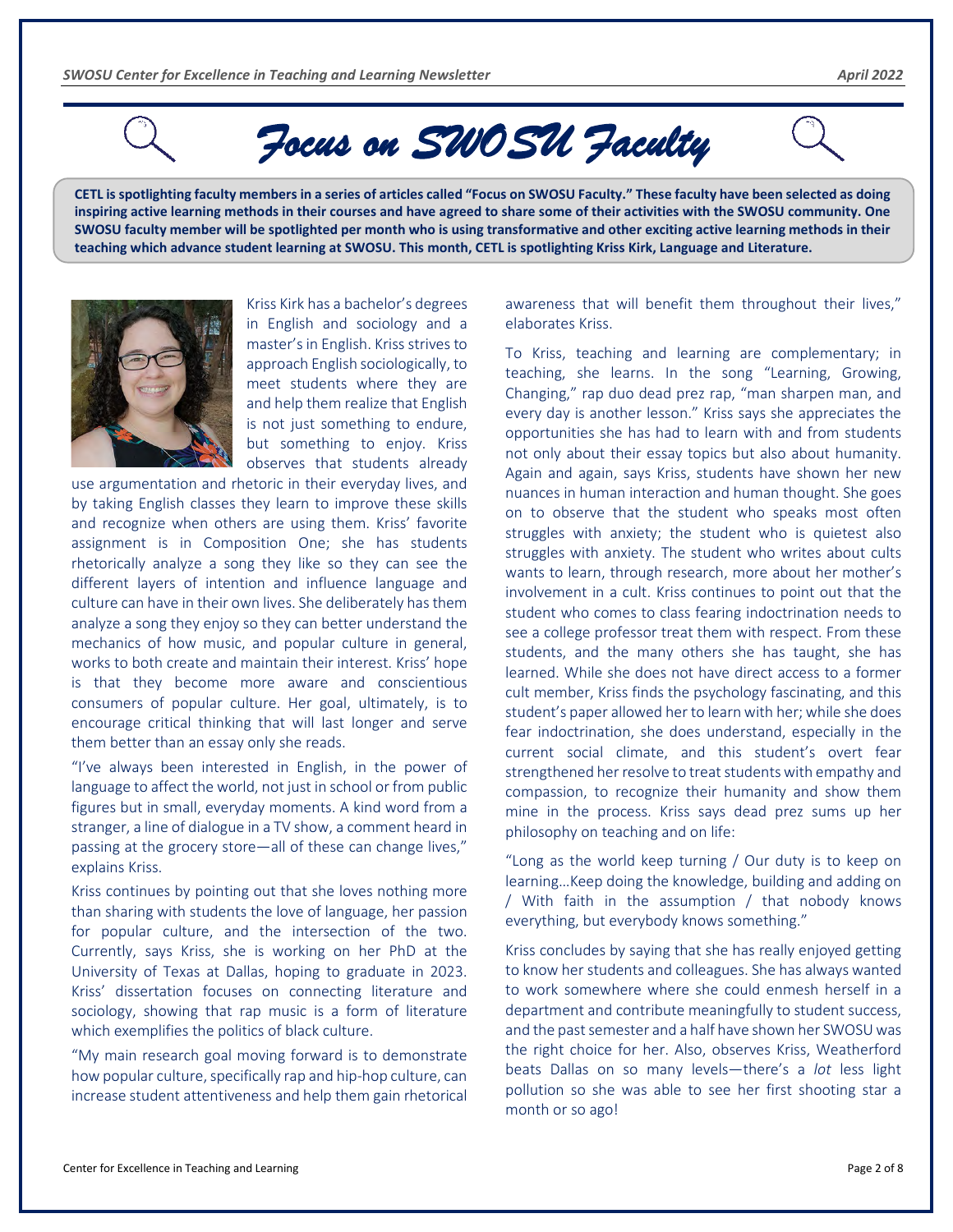# **Workshops Available for April**

<span id="page-3-0"></span>The Center for Excellence in Teaching and Learning (CETL) has workshops available to faculty to receive essential and supplemental training for various online applications. If you have questions about our workshops, please contact our office at (580) 774 – 3149.

Please note: If there are no attendees present within the first ten minutes of a scheduled workshop time, that workshop will be canceled for that day.

### **CETL Workshops with Mapopa**

#### **How to End a Semester in Canvas**

This hands-on Workshop walks faculty through ending a course in Canvas at the end of a semester. The workshop covers steps such as export a copy of a course, exporting a copy of the gradebook, downloading student submissions, locking files and folders, removing unwanted courses from the drop-down menu, archiving conversations in the inbox and others.

Tuesday, April 5 @ 1:50 p.m. to 2:30 p.m. Tuesday, April 12 @ 1:50 p.m. to 2:30 p.m. Tuesday, April 19 @ 1:50 p.m. to 2:30 p.m. Tuesday, April 26 @ 1:50 p.m. to 2:30 p.m.

#### Join this workshop via ZOOM: <https://zoom.us/j/960339908>

#### **Introduction to New Quizzes**

This workshop introduces faculty to new quizzes in Canvas. Canvas is introducing new quizzes and SWOSU will gradually transition to new Quizzes. This workshop introduces faculty to the new quizzes interface and new quiz features, migrating classic quizzes and test banks.

Wednesday, April 6 @ 1:50 p.m. to 2:30 p.m. Wednesday, April 13 @ 1:50 p.m. to 2:30 p.m. Wednesday, April 20 @ 1:50 p.m. to 2:30 p.m. Wednesday, April 27 @ 1:50 p.m. to 2:30 p.m. Join this workshop via ZOOM: <https://zoom.us/j/960339908>

### **CETL Workshops with Steve**

#### Respondus LockDown Browser/Monitor

This workshop Steve will help familiarize you with how to use Respondus LockDown Browser & Monitor for Quizzes and Exams.

#### Tuesday, April 19 @ 2:00 p.m. to 2:30 p.m. Thursday, April 20 @ 2:00 p.m. to 2:30 p.m. Tuesday, April 25 @ 11 a.m. to 11:30 a.m.

Join this workshop via ZOOM: <https://zoom.us/j/9123629032>

#### Exploring the LinkedIn Learning Video Library

This workshop will help familiarize you with how to access and use the LinkedIn Learning Video Library. Thursday, April 28 @ 11 a.m. to 11:30 a.m.

Join this workshop via ZOOM:<https://zoom.us/j/9123629032>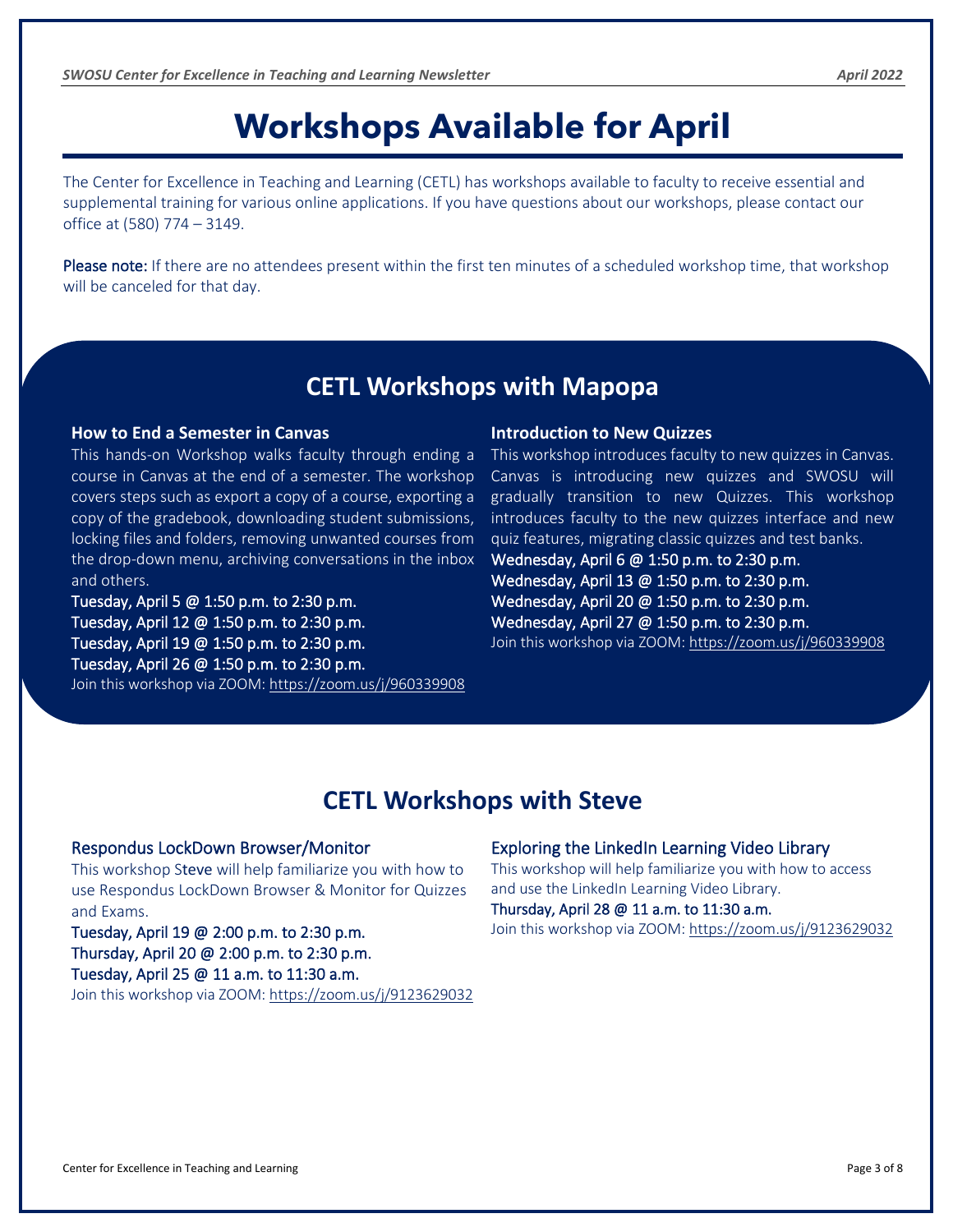### **Workshops are available from the Online Learning Consortium!**

The Center for Excellence in Teaching and Learning has 20 scholarships available for faculty to attend Online Learning Consortium workshops. Go to <https://onlinelearningconsortium.org/learn/workshops/> to see the various workshops that are available. These workshops are not just for online faculty, some topics pertain to all areas.

If awarded, upon completion of the workshop, a certificate must be sent to CETL for their records. The cost of the workshops is \$170, so, if awarded and you cannot attend, please contact CETL as soon as possible (before the workshop) so that a scholarship may be awarded to another faculty member.

#### The following are examples of some of the workshops that are offered:

- Creating Infographics for Learning,
- Designing with Accessibility in Mind,
- Designing a Flipped Classroom,

<span id="page-4-0"></span>

- Strategies to Improve Retention,
- Strategies to Increase Faculty Motivation,
- New to Online: Essentials Part 1 Getting Started,
- Exploring Open Educational Resources, Part 1,
- Creating Rubrics,
- Exploring Learning Analytics,
- Strategic Planning for Web Accessibility

### **Using ePortfolios in the Classroom**

Canvas has included some helpful information on using ePortfolio in your class, in the Canvas Guides. To access the guides, click on the Help icon, located at the bottom of the navigation area in your Canvas account (the question mark icon.) This will open the Canvas guides section, and you can search for specific questions, or access the complete guide information.

Guides are in place for those who like to see information in a written format. Please keep in mind that we are also available to answer questions in CETL, and the 24/7 Canvas Support that can be found in the navigation section as well.

### **Instructor Training: LockDown Browser & Respondus Monitor**

This comprehensive training webinar is intended for instructors who plan to use LockDown Browser and/or Respondus Monitor with online exams. The session provides a detailed demonstration of both applications, including enhancements that make Respondus Monitor even more effective and easy to use. You can register at the Respondus website: <https://web.respondus.com/webinars/> or click the links below.

- [Tuesday, April 12 at 2 pm ET / 11 am PT](https://attendee.gotowebinar.com/register/3068925391361803020)
- [Wednesday, April 20 at 2 pm ET / 11 am](https://attendee.gotowebinar.com/register/7578072055314133264) PT
- [Tuesday, April 26 at 12 pm ET / 9 am PT](https://attendee.gotowebinar.com/register/5294603008079923728)
- [Thursday, April 28 at 2 pm ET / 11 am PT](https://attendee.gotowebinar.com/register/1057041214319954702)

### **Respondus 4 and the Test Bank Network: Quickly Create Online Exams**

Find out how Respondus 4 allows you to create and manage exams that can be printed to paper or published directly to your LMS, and how the Test Bank Network enables instructors to create online tests from official publisher test banks.

• [Thursday, April 14 at 12 pm ET / 9 am PT](https://attendee.gotowebinar.com/register/8749946940940893708)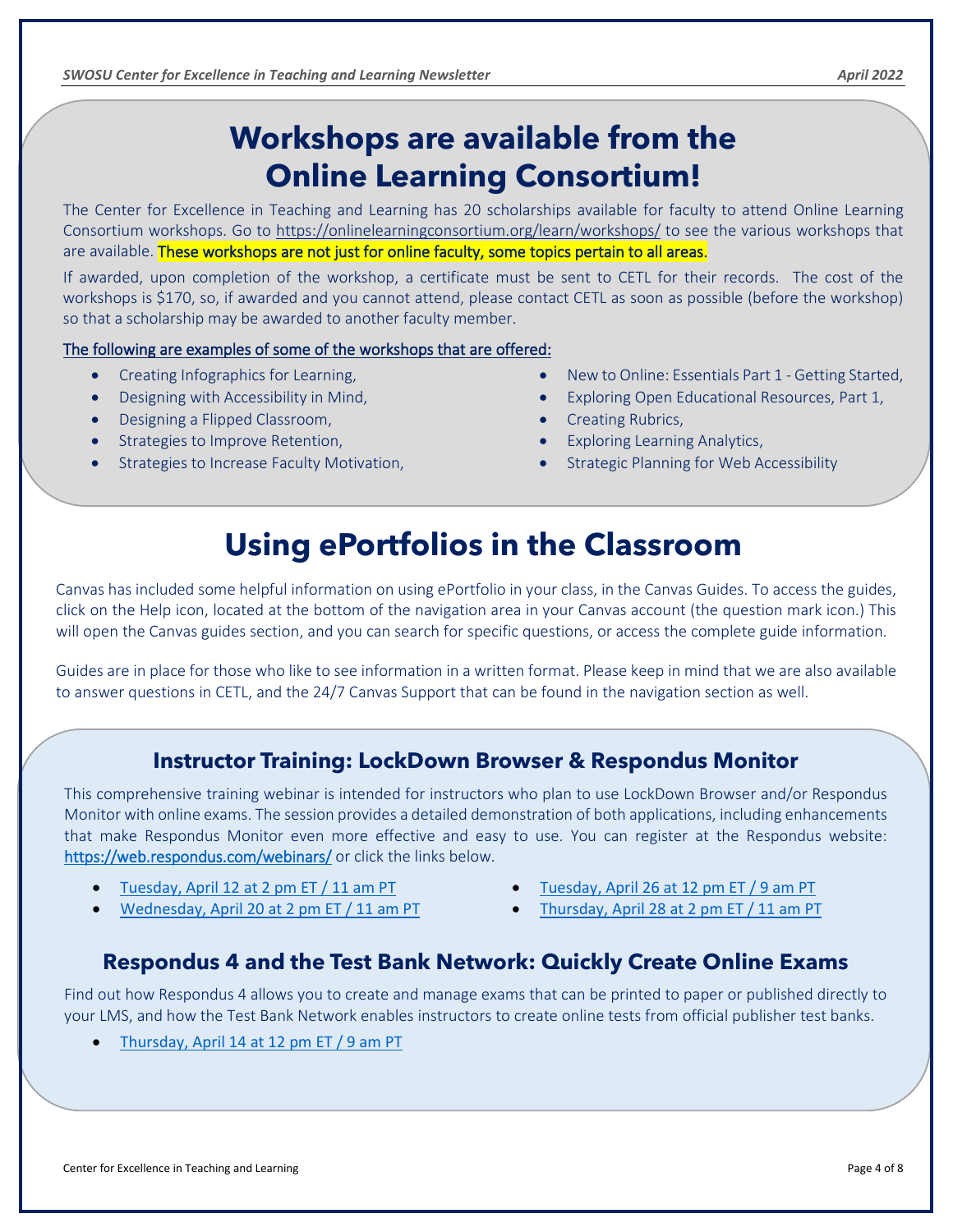### <span id="page-5-0"></span>**Insights from CETL's Teaching and Learning Coordinators**

### **Mapopa's Musings**

**by Mapopa W. Sanga, PhD.**

#### **On New Quizzes and Migrating**

Canvas has introduced new quizzes and SWOSU is gradually transitioning to the new quiz interface. New quizzes have been turned on in Canvas and ready for use. Do not be left behind, classic quizzes will eventually disappear.

New quizzes bring with them awesome features and improvements. For example, it is now easy to manage item banks (no longer called question banks), they have an excellent question navigator that enables faculty to easily use questions from item banks and add new questions to banks. Reports have also been simplified and it is easy to view assessment reports. Quiz and item analysis reports show data about student performance for the overall assessment and for individual questions. New quizzes also make it easy to manage accommodations at the individual and class level. Another awesome feature is the ability to print quiz items at your fingertips. With classic quizzes, this had to be done via Respondus 4.0, and well, it could take as much as an hour just to print a single quiz. With new quizzes, the action can be done in a minute or two, and besides, you can select to print items with answers or without and be able to adjust font sizes.

Remember, classic quizzes will disappear, and your item banks and individual quizzes will not transfer automatically. Action is required.

I continue to offer a comprehensive workshop on new quizzes and so, join me so I can walk you through the new, amazing features and how to migrate classic quizzes and item banks into the new, user-friendly interface.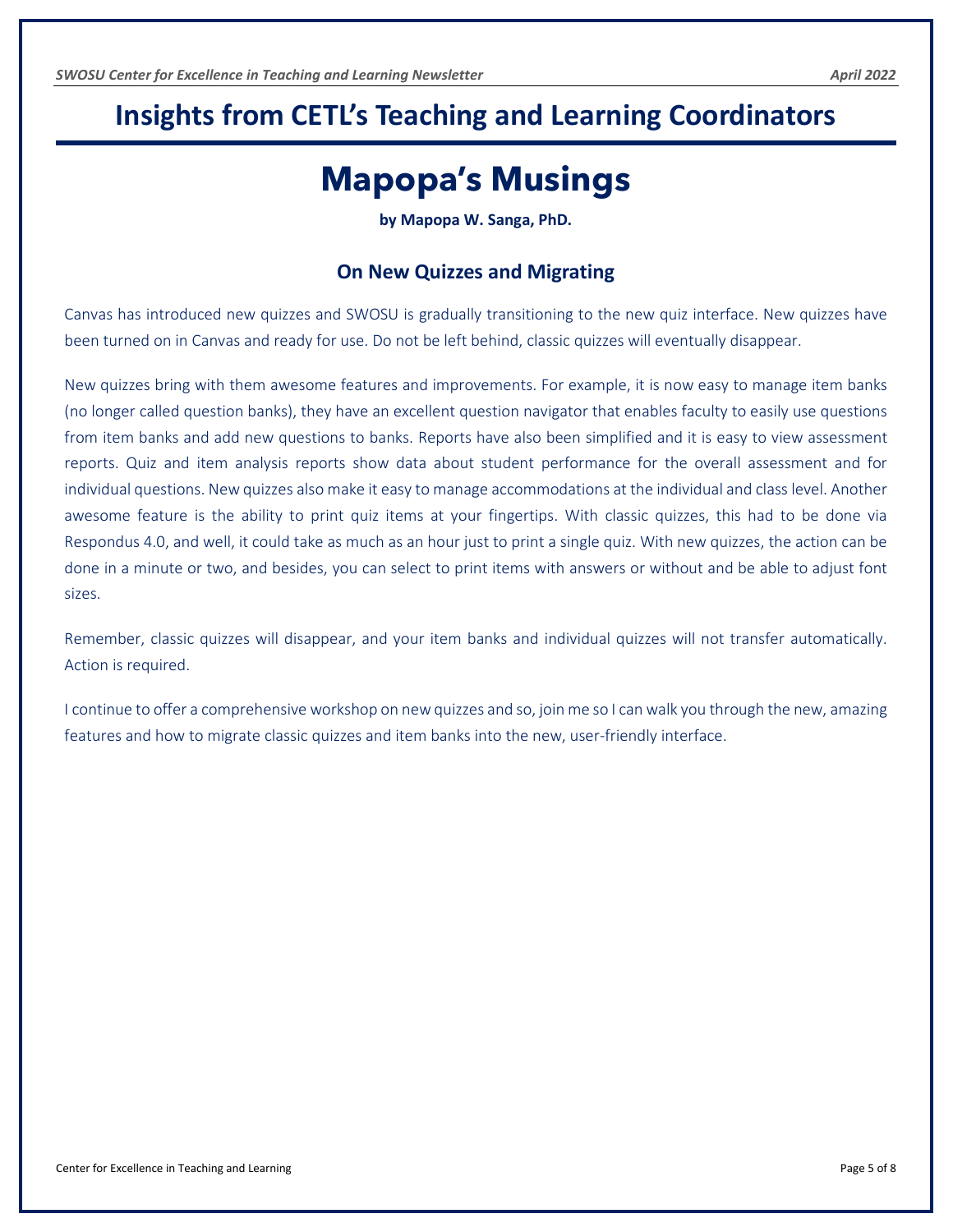### <span id="page-6-0"></span>**Insights from CETL's Teaching and Learning Coordinators**

### **Ray's Reflections**

**by Steve Ray, III**

#### **Transformative Teaching**

"COVID-19 has done for teaching in higher education what Boyer's (1990) model scholarship has done for decades made us examine and reconsider current educational models and processes." -Carter/Sims

A Pandemic-initiated, cultural shift has been brought to bear on the higher education classroom and there appears to be, at least in the foreseeable future, no turning back. If higher education institutions want to have some success during this change, they must plan immediate effective implementation and utilization of technology to facilitate instruction (Price and Kirkwood, 2014) (Quality Matters, 2020).

So, here's a prediction, in 10 years, we will no longer refer to online teaching as distinct and different from the traditional classroom. The traditional face-to-face classroom will not be considered the default or better than online instruction in higher education. Therefore, successful transformation means faculty must be versed in varied and critical strategies for teaching online in ways that accommodate diverse students' needs. Faculty must embrace the value of utilizing technology more effectively to engage students.

With this in mind, institutions can assist faculty preparing to teach students of the future by developing and maintaining the following:

- Offering virtual synchronous live classes
- Developing course maps integrated into the Learning Management System (LMS)
- Creating interactive course content
- Hiring course builders, developers, and Instructional Designers
- Providing course access across multiple platforms including mobile
- Ensuring dedicated access to tech support

Finally, as we look forward, even our face-to-face course development must be reviewed, renewed, and reconsidered for technological upgrades and modifications. We must begin now by asking ourselves: How can our courses be facilitated better? What new technology can be integrated? What lessons/assignments should be incorporated to address student inclusivity? When we ask these questions, we guarantee ourselves increased opportunity to transform and transition a better and stronger institution of higher education for all.

#### **References**

- Boyer EL. (1990) Scholarship reconsidered. Priorities of the professoriate. Princeton: Carnegie Foundation for the Advancement of Teaching/Princeton University Press.
- Kreber, C. (2002) Teaching Excellence, Teaching Expertise, and the Scholarship of Teaching. Innovative Higher Education 27, 5–23 https://doi.org/10.1023/A:1020464222360
- Penprase B.E. (2018) The Fourth Industrial Revolution and Higher Education. In: Gleason N. (eds) Higher Education in the Era of the Fourth Industrial Revolution. Palgrave Macmillan, Singapore
- Price, L. & Kirkwood, A. (2014) Using technology for teaching and learning in higher education: a critical review of the role of evidence in informing practice, Higher Education Research & Development, 33:3, 549-564, DOI: 10.1080/07294360.2013.841643
- Quality Matters (2020) QM Emergency Remote Instruction (ERI) Checklist Retrieved on May 11, 2020 fro[m https://www.qualitymatters.org/qa](https://www.qualitymatters.org/qa-resources/resource-center/articles-resources/ERI-Checklist)[resources/resource-center/articles-resources/ERI-Checklist](https://www.qualitymatters.org/qa-resources/resource-center/articles-resources/ERI-Checklist)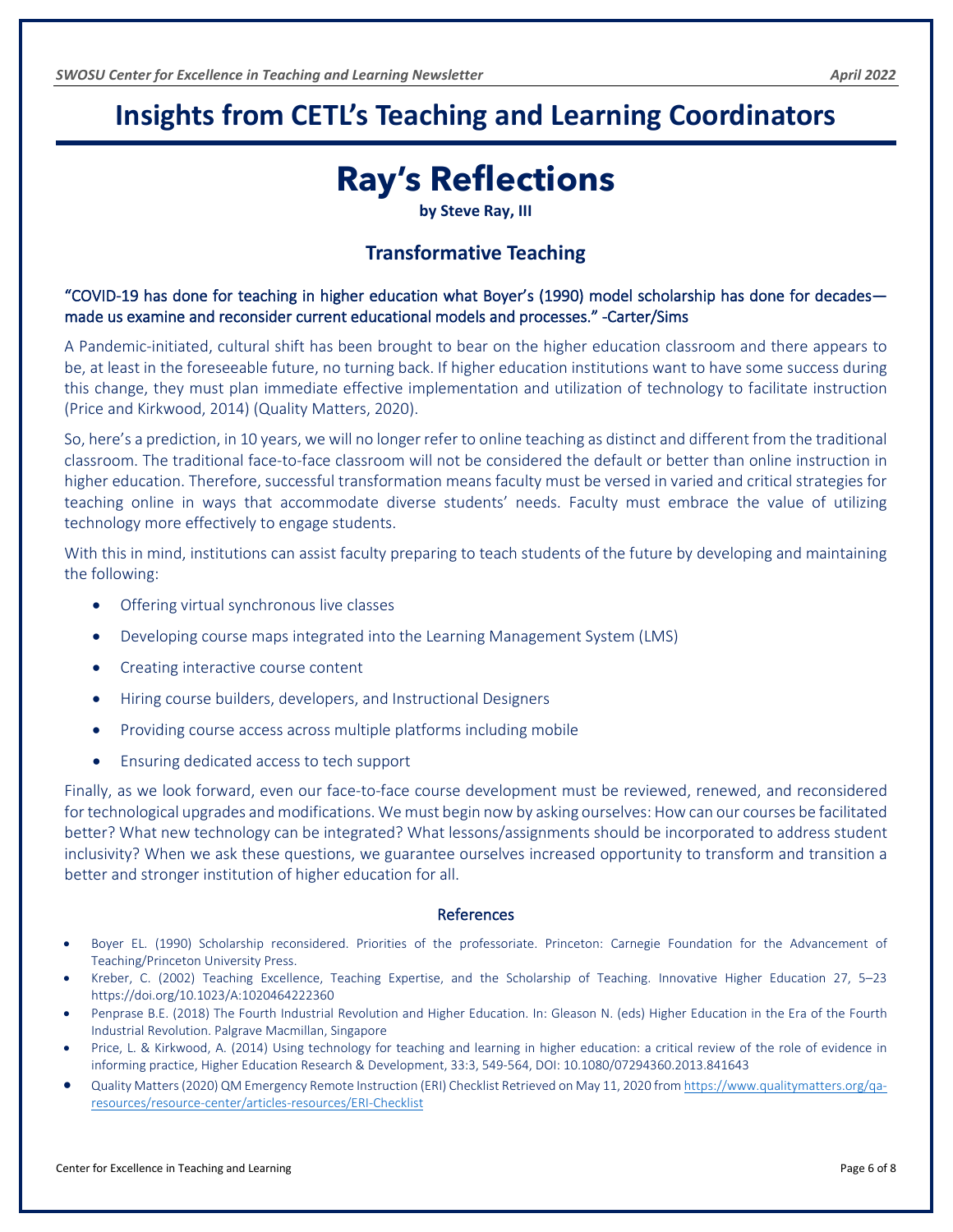### <span id="page-7-0"></span>**Insights from CETL's Teaching and Learning Coordinators**

# **Humanizing Online Learning**

#### **by Lisa Friesen**

The events of March 2020 are well engrained in people all over the world. In Education alone, the shift to virtual learning was a complete change for many instructors and students. However, there have been many "silver linings" that have come out of this chaotic time, including a renewed focus on humanizing online learning.

Humanizing online learning is focused on making connections between students, the course, and their instructor. In her book, "*Best practices for teaching with emerging technologies",* Michelle Pacansky-Brock, shares four principles combined to humanize online learning.

- 1. Trust Instructors can begin to build student trust by practicing "selective vulnerability" (Hammond, 2014). To do this, instructors should pick activities that portray them as real people. One idea is to create a video where you introduce yourself while doing an everyday task, like cooking dinner or walking your dog.
- 2. Presence instructors work intentionally to share their authentic selves with students and assure them that the entire class, including the instructor, is on the journey together. One example is creating short videos just checking in and sharing a tip or focus on that week's assignments.
- 3. Awareness instructors can do this by learning about their students and how best to support them. In large classes, this can be a daunting task, but being intentional and focusing on smaller groups of students at one time can make the task achievable.
- 4. Empathy -- instructors are asked to slow down, see situations through their students' eyes, focus on being flexible, and support students to help them reach their goals.

#### References

- Hammond, Z. L. (2015). *Culturally responsive teaching and the brain: Promoting authentic engagement and rigor among culturally and linguistically diverse students.* Corwin Publishers.
- Pacansky-Brock, M. (2017). *Best practices for teaching with emerging technologies* (2nd ed.). Routledge.